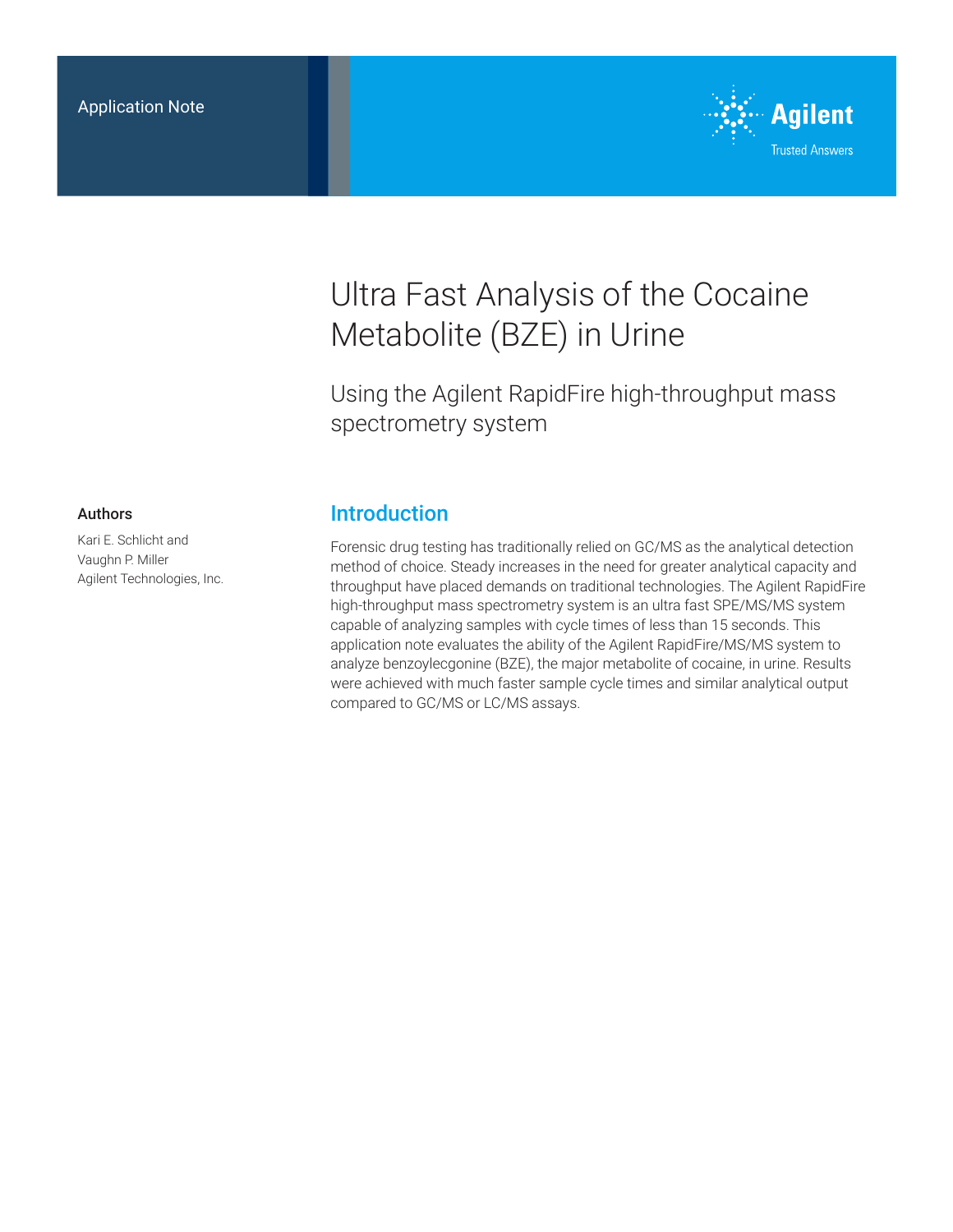## **Experimental**

The Agilent RapidFire/MS/MS system consisted of the following modules: an Agilent RapidFire 360, an Agilent 6460 triple quadrupole mass spectrometer using MassHunter Triple Quadrupole Acquisition software (B.04.01) with Qualitative Analysis (B.04.00), and RapidFire Integrator software.

#### RapidFire triple quadrupole conditions

Samples were analyzed at a rate of less than 15 seconds per sample. Quantitative and qualitative ions for BZE and an internal standard were monitored simultaneously in all experiments (Table 1).

#### Chemicals and reagents

BZE (1.0 mg/mL in methanol) and BZE-[D $_{\rm s}$ ] (100 µg/mL in methanol) were purchased from Cerilliant (Round Rock, TX). All other solvents and reagents were purchased from Sigma-Aldrich (St. Louis, MO).

#### Sample preparation

Standard calibrators were prepared by spiking blank urine or phosphate buffered saline (PBS) with 4,000 ng/mL of BZE. Serial dilutions were used to achieve the remaining standard calibration concentrations. Standard samples were diluted 1:50 using 1% acetic acid in water containing the internal standard BZE-[D<sub>8</sub>]. Samples were transferred to 96-well plates, centrifuged, and injected onto the RapidFire/MS/MS system.

### Data analysis

RapidFire Integrator software was used for peak integration. The quantifier ion area under curve (AUC) of each analyte was normalized using the AUC of the internal standard. BZE data were subjected to linear regression with 1/x weighting.

Table 1. RapidFire/MS/MS conditions.

| <b>RapidFire Conditions</b>         |       |                                                                                                            |      |            |           |     |  |  |
|-------------------------------------|-------|------------------------------------------------------------------------------------------------------------|------|------------|-----------|-----|--|--|
| <b>Buffer A</b>                     |       | Water with 0.09% formic acid, 0.01% triflouroacetic acid; 1.5 mL/min flow rate                             |      |            |           |     |  |  |
| <b>Buffer B</b>                     |       | 50% isopropanol, 50% methanol with 0.09% formic acid, 0.01% triflouroacetic acid;<br>1.25 mL/min flow rate |      |            |           |     |  |  |
| <b>Injection Volume</b>             |       | $10 \mu L$                                                                                                 |      |            |           |     |  |  |
| <b>SPE Cartridge</b>                |       | Agilent RapidFire cartridge C (reversed-phase C18 chemistry, p/n G9205A)                                   |      |            |           |     |  |  |
| RF State 1                          |       | Sip sensor                                                                                                 |      |            |           |     |  |  |
| RF State 2                          |       | 3.000 ms                                                                                                   |      |            |           |     |  |  |
| RF State 3                          |       | 3.000 ms                                                                                                   |      |            |           |     |  |  |
| RF State 4                          |       | $500$ ms                                                                                                   |      |            |           |     |  |  |
| <b>Triple Quadrupole Conditions</b> |       |                                                                                                            |      |            |           |     |  |  |
| <b>Gas Temperature</b>              |       | 350 °C                                                                                                     |      |            |           |     |  |  |
| <b>Gas Flow</b>                     |       | 8 L/min                                                                                                    |      |            |           |     |  |  |
| Nebulizer                           |       | 45 psi                                                                                                     |      |            |           |     |  |  |
| Sheath Gas Temperature              |       | 400 °C                                                                                                     |      |            |           |     |  |  |
| Sheath Gas Flow                     |       | 11 L/min                                                                                                   |      |            |           |     |  |  |
| Nozzle Voltage                      |       | 300 V                                                                                                      |      |            |           |     |  |  |
| <b>Capillary Voltage</b>            |       | 3.500 V                                                                                                    |      |            |           |     |  |  |
|                                     | 01    | Q <sub>3</sub>                                                                                             | Dwel | Fragmentor | <b>CE</b> | CAV |  |  |
| <b>IS</b>                           | 298.2 | 171.1                                                                                                      | 50   | 120        | 18        | 3   |  |  |
| <b>Ouantifier</b>                   | 290.1 | 168                                                                                                        | 50   | 125        | 17        | 3   |  |  |
| <b>Oualifier</b>                    | 290.1 | 150.1                                                                                                      | 50   | 120        | 25        | 3   |  |  |